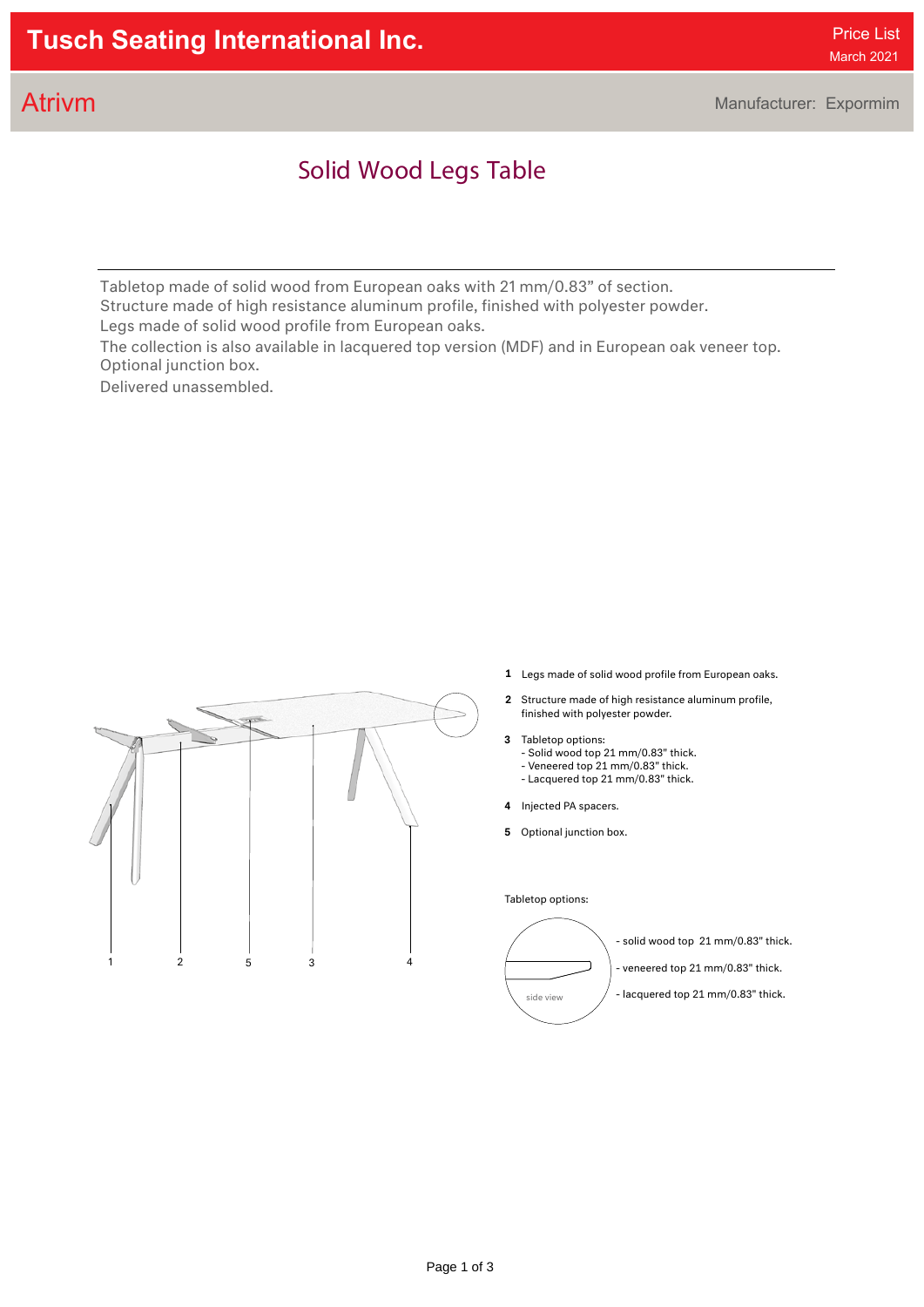## **Atrivm Indoor** Manufacturer: Expormim

## Solid Wood Legs Table